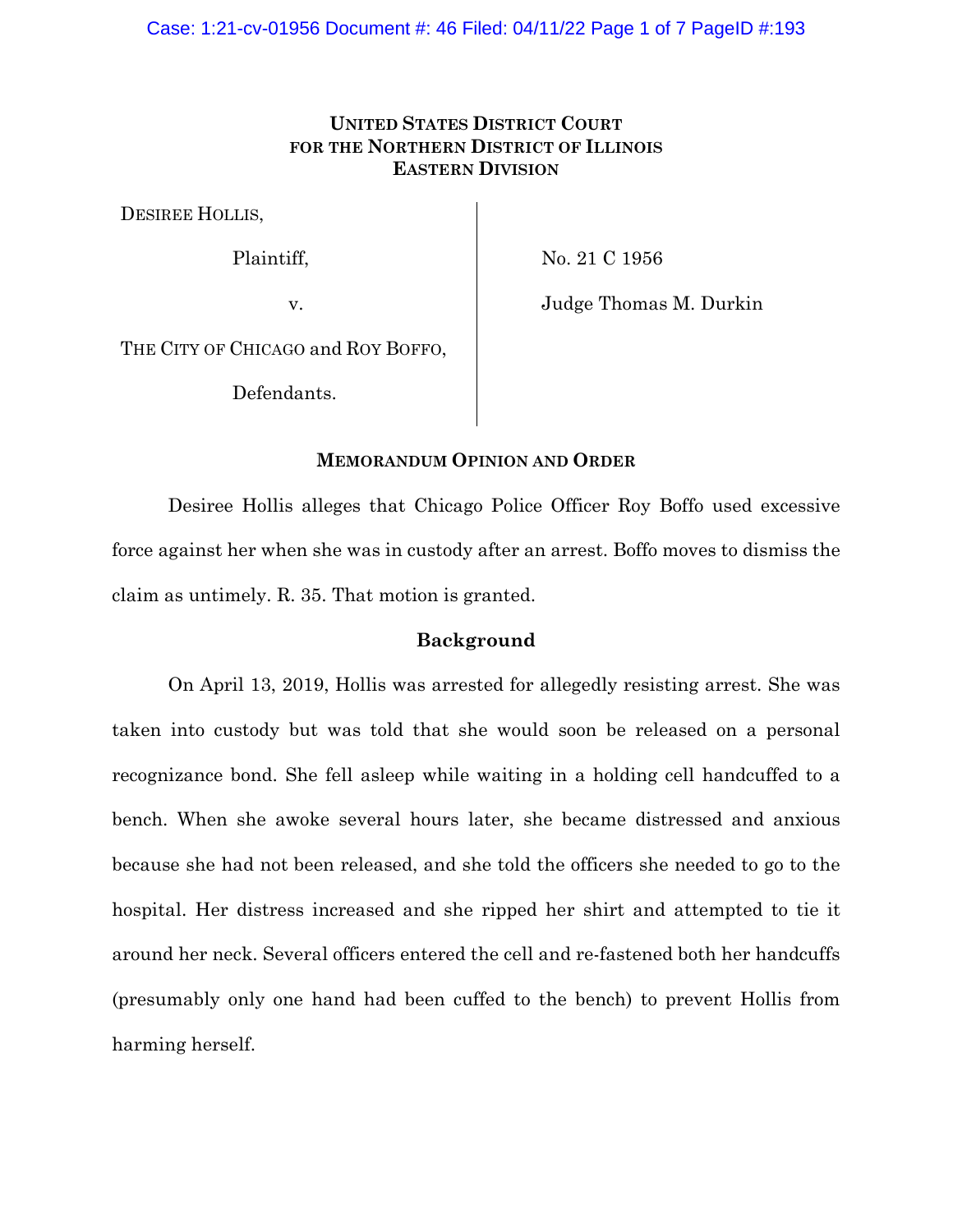#### Case: 1:21-cv-01956 Document #: 46 Filed: 04/11/22 Page 2 of 7 PageID #:194

After Hollis had been handcuffed, Boffo punched her in the face. He then grabbed her leg and "began applying significant pressure, forcing her knee into an unnatural position causing great pain and . . . fear that her leg would break." R. 29 ¶ 19. Boffo released Hollis only when another officer told him to stop because it looked like Boffo might break Hollis's leg. *Id.* ¶ 20.

Hollis filed this case on April 12, 2021, one day before the two-year statute of limitations expired. However, at that time Hollis did not know that "Roy Boffo" was the name of the officer who hit her. So, she named "Officer Burrow (# unknown)" as the defendant, based on a phonetic spelling as she remembered it. On May 21, 2021, Hollis amended her complaint to name "Ian Boeriu (# unknown)" as the defendant. *See* R. 10. The Court ordered initial disclosures by August 20, 2021, *see* R. 26, and with that information, Hollis amended her complaint again to name Roy Boffo as the defendant on September 12, 2021. *See* R. 29.

Hollis states in her brief that she "almost immediately made a COPA complaint" after the incident, *see* R. 37 at 2, but she does not make this allegation in her complaint and there are no documents in the record corroborating this assertion. Hollis also states in her brief that she "made her first contact with an attorney to pursue this action" on May 15, 2020, which was more than a year after the incident. *See* R. 37 at 3. She did not follow up with that attorney until July 27, 2020. On that day, she learned the attorney had left the firm, and she was not contacted by a different attorney from the firm until November 13, 2020, who told her that they would review her case. On February 5, 2021, the firm advised Hollis that they had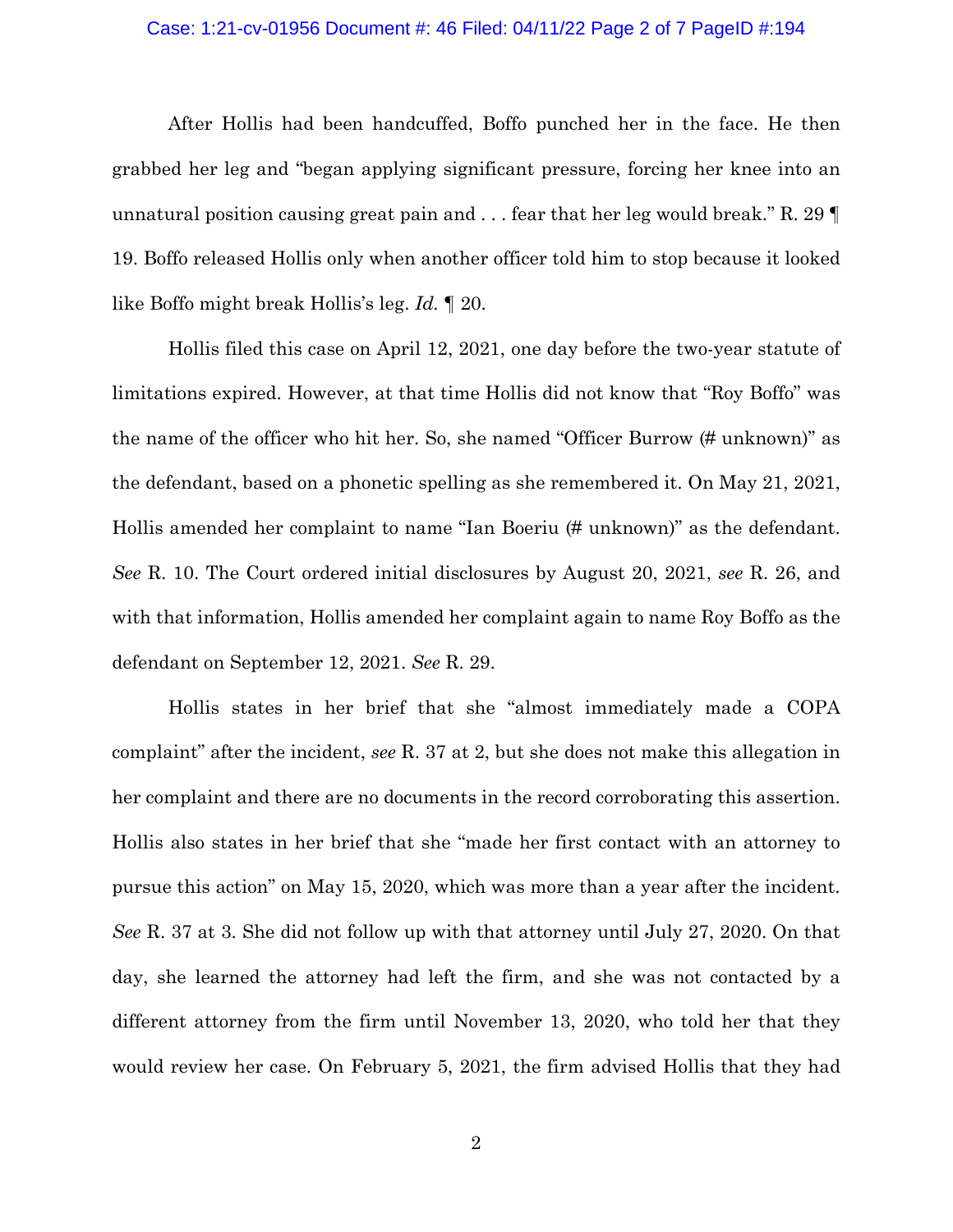not yet agreed to take her case, but were still working on it. After a further "contact" on February 24, 2021, the firm told Hollis on March 29, 2021 that they would not take her case. Hollis was then apparently able to find her current counsel who filed this case.

## **Analysis**

### **I. Relation Back**

Hollis does not dispute that she failed to name Boffo as a defendant until after the two-year statute of limitations had expired. She argues, however, that her claim relates back to the timely filing of her original complaint. Federal Rule of Civil Procedure  $15(c)(1)(C)$  permits relation back of an amended complaint, where "the amendment changes the party or naming of the party against whom a claim is asserted," if the party received timely notice of the action, and the party "knew or should have known that the action would have been brought against it, but for a mistake concerning the proper party's identity." Boffo does not argue that he lacked notice of Hollis's lawsuit, so he concedes that issue.

Relation back under Rule 15 requires Hollis to have made a "mistake concerning the proper party's identity." Hollis argues that she made a "mistake" as to Boffo's name and so relation back under Rule 15 is appropriate. The problem with this argument is that Hollis was aware of her lack of knowledge of her intended defendant's name. According to the Seventh Circuit, "inadequate knowledge constitutes a "mistake" for purposes of Rule 15 only when the plaintiff takes a "wrong action" based on that lack of knowledge. *See Herrera v. Cleveland*, 8 F.4th 493, 498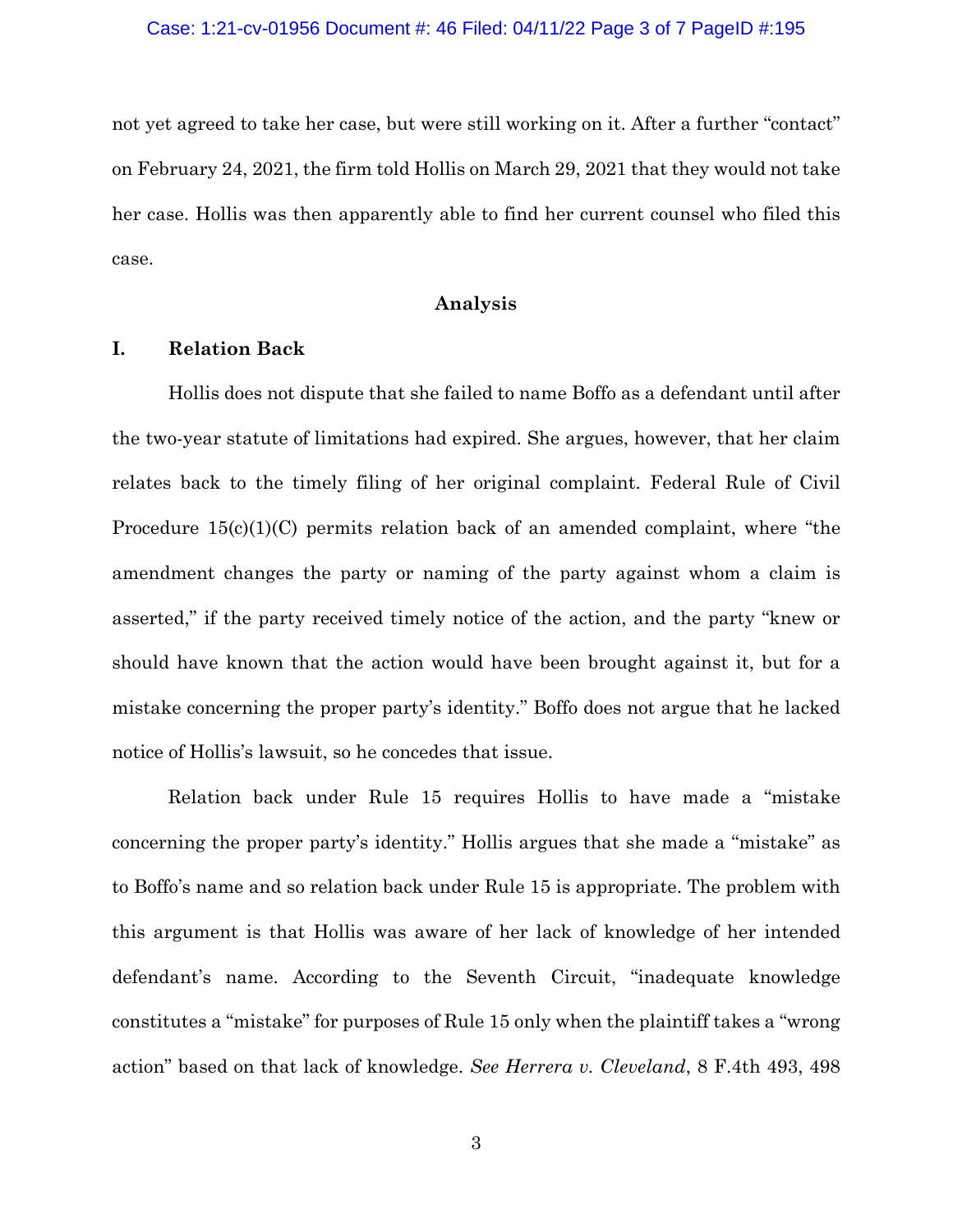(7th Cir. 2021), *cert. denied,* No. 21-771, 2022 WL 892109 (U.S. Mar. 28, 2022). In these circumstances, a "wrong action" usually means the plaintiff sues the wrong person or entity. This is what happened in *Krupski v. Costa Crociere*, where the Supreme Court found a mistake permitting relation back under Rule 15. *See* 560 U.S. 538 (2010).

By contrast, here Hollis was aware that she didn't know the identity of her intended defendant, and unlike the plaintiff in *Krupski*, Hollis did not mistakenly caption her case with the wrong name. She intentionally captioned the case with the best information she had, which was a phonetic spelling of the name of her intended defendant. But from the moment she filed the complaint (indeed even before she filed the complaint), Hollis knew she needed to investigate and discover the accurate identity of her intended defendant. Hollis didn't use the "John Doe" caption, but her use of the phonetic spelling, along with noting that the officer's badge number was "unknown," was the functional equivalent of "John Doe" pleading. It was a place holder until Hollis could identify the correct name. And the Seventh Circuit has repeatedly held that "John Doe" pleading does not constitute a mistake for purposes of Rule 15. *See Herrera*, 8 F.4th at 497 ("Our circuit has long adhered to this 'John Doe rule."").

Hollis was aware from the outset that she didn't know Boffo's identity. Her pleading using an attempted phonetic spelling was not a "mistake," but a tool to enable her to file a complaint with incomplete information. Unfortunately for Hollis, Rule 15 does not provide a mechanism for tolling the statute of limitations while a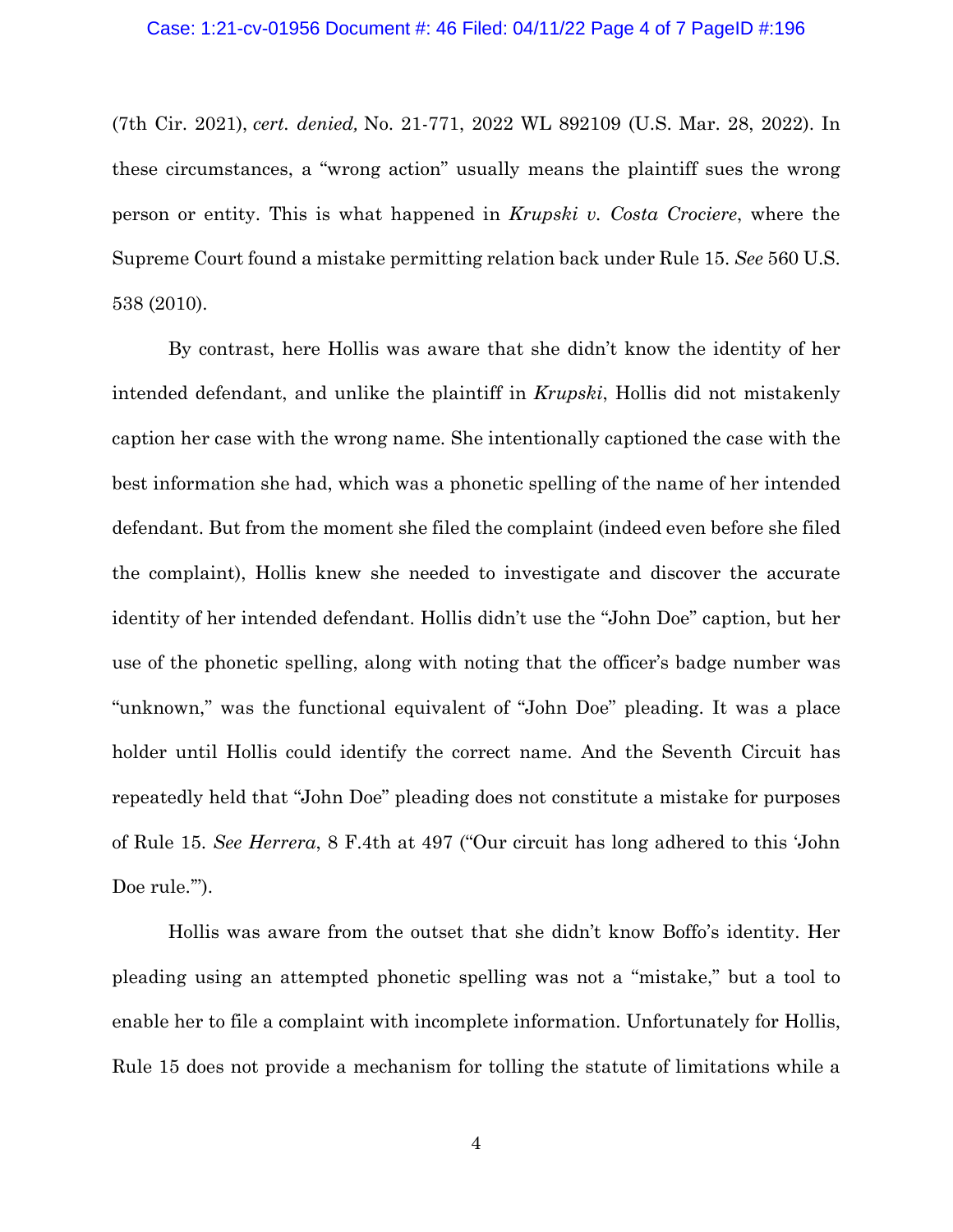#### Case: 1:21-cv-01956 Document #: 46 Filed: 04/11/22 Page 5 of 7 PageID #:197

plaintiff works to discover the identity of their defendant. Therefore, Hollis's complaint is untimely.

## **II. Equitable Tolling**

Although Rule 15 does not include a tolling provision, courts have the power to equitably toll the statute of limitations "when a litigant has pursued his rights diligently but some extraordinary circumstance prevents him from bringing a timely action." *Xanthopoulos v. United States Dep't of Lab.*, 991 F.3d 823, 831 (7th Cir. 2021); *see Farzana K. v. Indiana Dep't of Educ.*, 473 F.3d 703, 705 (7th Cir. 2007) (noting that equitable tolling "deals with situations in which timely filing is not possible despite diligent conduct"). "It is the plaintiff's burden to show he diligently pursued the claim and some extraordinary circumstances prevented him from filing his complaint within the statute of limitations." *Herrera*, 8 F.4th at 499.

Hollis argues that she "diligently pursued her rights by contacting attorneys almost a year before her statute of limitations [sic], and reasonably relied on her interactions with those prior attorneys to understand that her claim would be timely filed." R. 37 at 13. Putting aside the fact that Hollis waited a year to begin contacting an attorney, it is understandable, to a certain extent, that Hollis followed the lead of the attorneys she contacted until it was too late. When a legal professional represents to a lay person that they are considering their case, it is not wholly unreasonable to wait for the promised response.

But while Hollis's decisions are understandable, *diligence* entails a more active pursuit of legal rights. With no answer forthcoming from the attorneys she had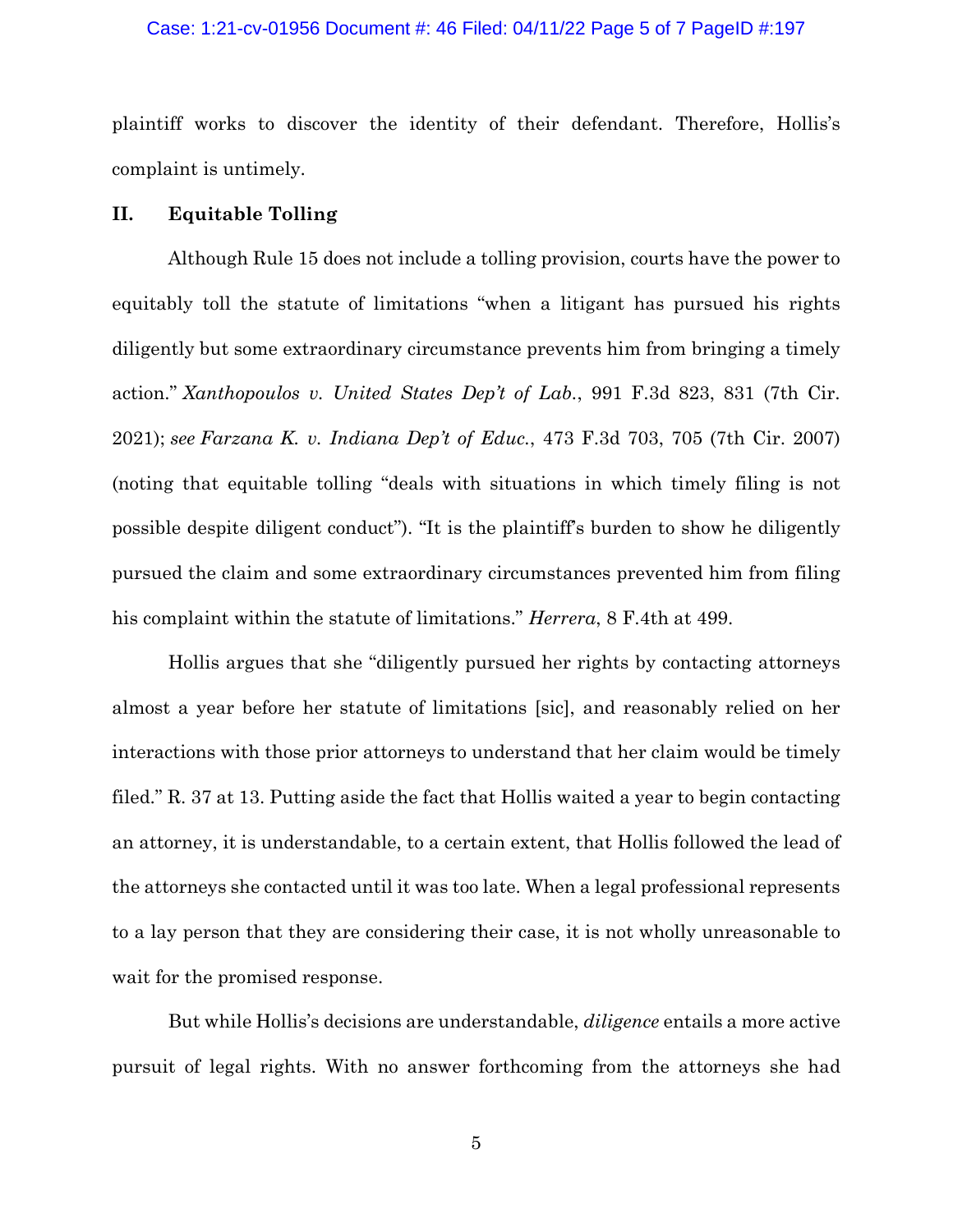#### Case: 1:21-cv-01956 Document #: 46 Filed: 04/11/22 Page 6 of 7 PageID #:198

contacted, Hollis needed to find another avenue for pursuing her claims, including potentially filing the complaint herself. It is not uncommon for plaintiffs to file excessive force claims pro se in this District. Lack of enthusiasm from the attorneys she contacted does not constitute an "extraordinary circumstance" that "prevented" a timely filing. It was certainly an obstacle, and a disappointing and frustrating one at that. But it was not insurmountable by any means, so it is not the kind of circumstance that justifies tolling the statute of limitations.

## **III. Equitable Estoppel**

Hollis argues that Defendants should be estopped from relying on the statute of limitations because she contends that the City knew that Boffo was the correct defendant but "declined to provide this information to [Hollis] until initial disclosures." R. 37 at 3. Hollis also alleges that Boffo "concealed his involvement in the incident in violation of CPD's own policies," and argues that "as a matter of public policy, it would be unconscionable to permit a city to effectively shield itself from legal liability by concealing officers' names and this dismiss lawsuits against the city because its residents do not have the ability to ascertain a public officer's identity." R. 37 at 7.

This policy statement has the Court's sympathy in the abstract. But it is not an accurate characterization of what happened in this case. For reasons discussed, Hollis waited until the last day of the limitations period to file her complaint. The Federal Rules of Civil Procedure imposed no disclosure obligation on the City until Hollis filed her complaint. But by that time, it was already too late for all intents and